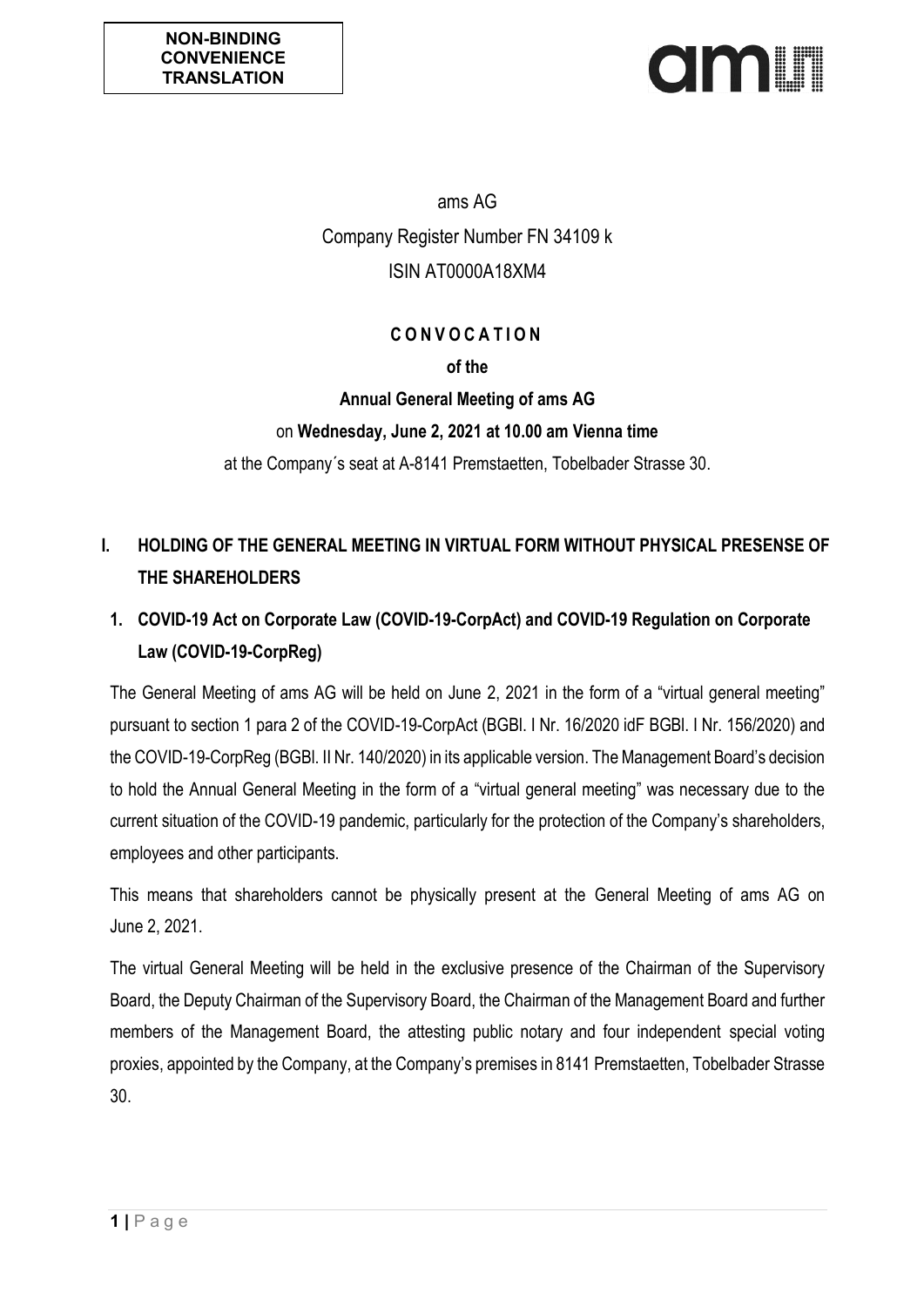

The holding of the Annual General Meeting as virtual general meeting pursuant to COVID-19-CorpReg leads to modifications and changes in the procedure of the general meeting and the exercise of the rights of the shareholders.

The voting right, the right to make motions and the right to raise objections can be exercised only through granting of power of attorney and issuing respective instructions to one of the special voting proxies appointed by the Company.

The information rights can be exercised directly by the shareholders also in this virtual General Meeting by way of electronic communication, i.e. in text form via e-mail exclusively to **fragen.ams@hauptversammlung.at**, provided that the shareholders have provided a deposit confirmation pursuant to section 10a of the Austrian Stock Corporation Act ("AktG") in time and granted power of authority to one of the special voting proxies pursuant to section 5.

## **2. Broadcasting of the General Meeting on the Internet**

The General Meeting will be entirely broadcast live in both audio and visual form on the internet pursuant to section 3 para 4 COVID-19-CorpReg in conjunction with section 102 para 4 AktG. This is in compliance with data protection laws pursuant to section 3 para. 1, 2 and 4 COVID-19-CorpReg.

All shareholders of the Company can follow and watch the General Meeting on **2 June 2021** from about 10.00am, Vienna time, live on the internet under **www.ams.com/general-meeting**.

By way of this real time broadcast of the virtual General Meeting, all shareholders may follow the course of the General Meeting through one-way audio and visual connection, particularly the presentations of the Management Board, the answers to all questions of the shareholders as well as the voting procedure live.

This live broadcast does not enable remote participation (section 102 para 2 no. 2 AktG) or remote voting (section 102 para 3 no. 3 and section 126 AktG), and is not a two-way connection. The Company is responsible for the use of technical means of communication only to the extent that these are attributable to the Company's sphere (section 2 para 6 COVID-19-CorpReg).

In addition, reference is made to the organisational and technical requirements for the attendance of the virtual General Meeting pursuant to section 3 para 3 in conjunction with section 2 para 4 COVID-19- CorpReg ("Information on Participation"). Such information will be made available on the Company's website under [www.ams.com/general-meeting](http://www.ams.com/general-meeting) by May 12, 2021 at the latest.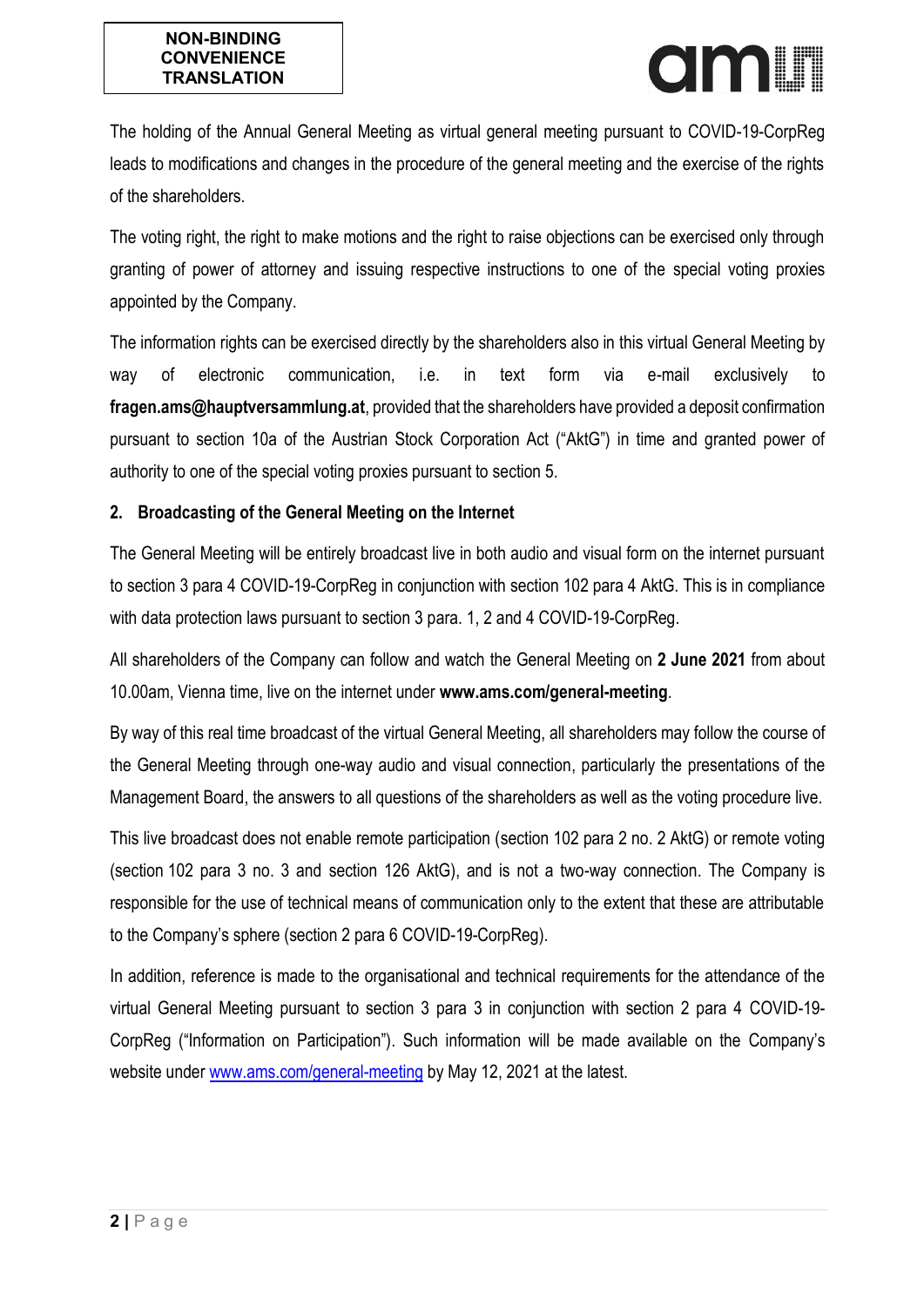

- **II. AGENDA**
	- **1. Presentation of the annual accounts, including the report of the Management Board, the corporate governance report, the group accounts together with the group annual report, the proposal for the distribution of the profit and the report of the Supervisory Board for the business year 2020**
	- **2. Resolution on the distribution of the balance-sheet profit**
	- **3. Resolution on the discharge of the members of the Management Board for the business year 2020**
	- **4. Resolution on the discharge of the members of the Supervisory Board for the business year 2020**
	- **5. Resolution on the remuneration of the members of the Supervisory Board**
	- **6. Resolution on the election of the auditor and the group auditor for the business year 2021**
	- **7. Resolution on the Remuneration Policy**
	- **8. Resolution on the Remuneration Report**
	- **9. Resolution on the amendment of § 8 para 1 of the Articles of Association (Increase of the number of Supervisory Board Members)**
	- **10. Election of two members to the Supervisory Board**
	- **11. Resolution on the amendment of § 1 para 1 of the Articles of Association (Change of Company Name)**
	- **12. Resolution on the creation of a new authorized capital of roughly 4% of the share capital, against contribution in cash and/or in kind and direct exclusion of subscription rights, and the corresponding amendment of the Articles of Association in Article 3 para 5 [Authorized Capital 2021]**
	- **13. Resolution on the authorization of the Management Board** 
		- **a) to acquire own stock in accordance with section 65 para 1 no 4 and 8, para 1a and para 1b AktG, either through a stock exchange or outside of a stock exchange to an extent of up to 10% of the share capital, also with exclusion of the proportional right of disposal which might be associated with such an acquisition (reversal of exclusion of subscription rights),**
		- **b) to decide pursuant to section 65 para 1b AktG for the sale respectively use of own stock on any other mode of disposal for the sale of own stock than via the stock exchange or through**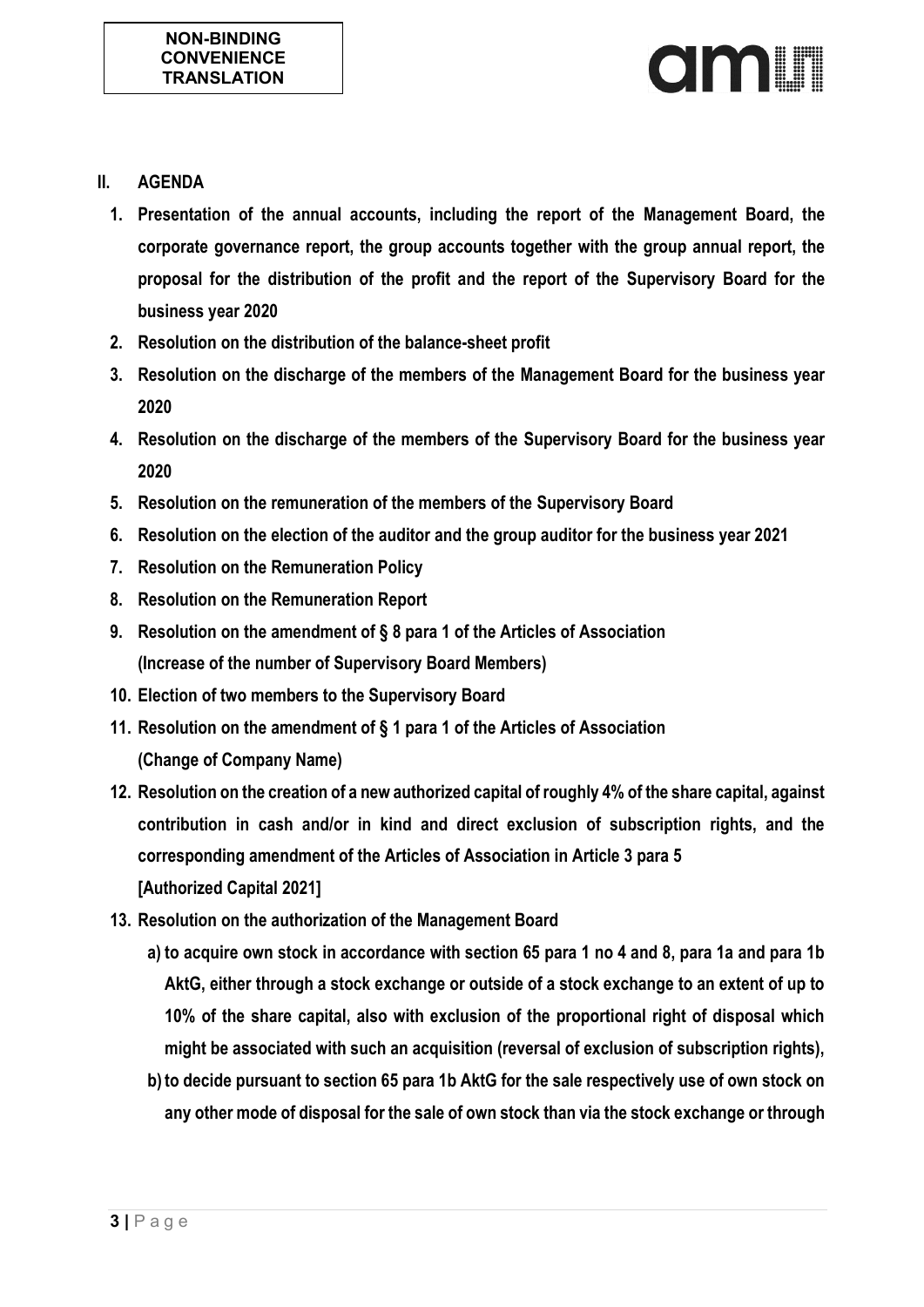

**a public offering under corresponding application of the provisions of the exclusion of subscription rights of the stockholders,** 

**c) to reduce the share capital by calling in these own stock without the need of any further resolution to be adopted by the General Meeting.**

**Report on the stock, purchase and sale of own shares pursuant to section 65 para 3 AktG**

# **III. DOCUMENTS FOR THE GENERAL MEETING (section 106 no. 4 AktG)**

In particular, the following documents will be accessible on the Company's website [www.ams.com/general](http://www.ams.com/general-meeting)[meeting](http://www.ams.com/general-meeting) as of **May 12, 2021** at the latest:

- **Information on the organizational and technical prerequisites for participation in accordance with** COVID-19-CorpReg("Information on Participation")
- Annual accounts with the report of the Management Board,
- Corporate Governance-Report,
- Annual group accounts with the group annual report,
- Resolution on the appropriation of the profits,
- Report of the Supervisory Board, each for the business year 2020;
- **Remuneration Policy;**
- **Remuneration Report;**
- Declaration of the candidates for election to the Supervisory Board to agenda item 10 in accordance with section 87 para 2 AktG, including curricula vitae;
- Report of the Management Board on the authorization for the exclusion of subscription rights in connection with agenda item 12 on the Authorized Capital pursuant to section 170 para 2 in conjunction with section 153 para 4 and section 159 para 2 no 3 AktG;
- Joint Report of the Management Board and the Supervisory Board on agenda item 13 pursuant to sections 65 para 1b in connection with 170 para 2 AktG, section 153 para 4 sentence 2 + 3 AktG, and section 159 para 2 no 3 AktG;;
- **Proposals for Resolutions on agenda items 2 to 13;**
- Form for power of attorney to Special Voting Proxies;
- Form for questions;
- Form for revoking a power of attorney;
- Complete text of this convocation.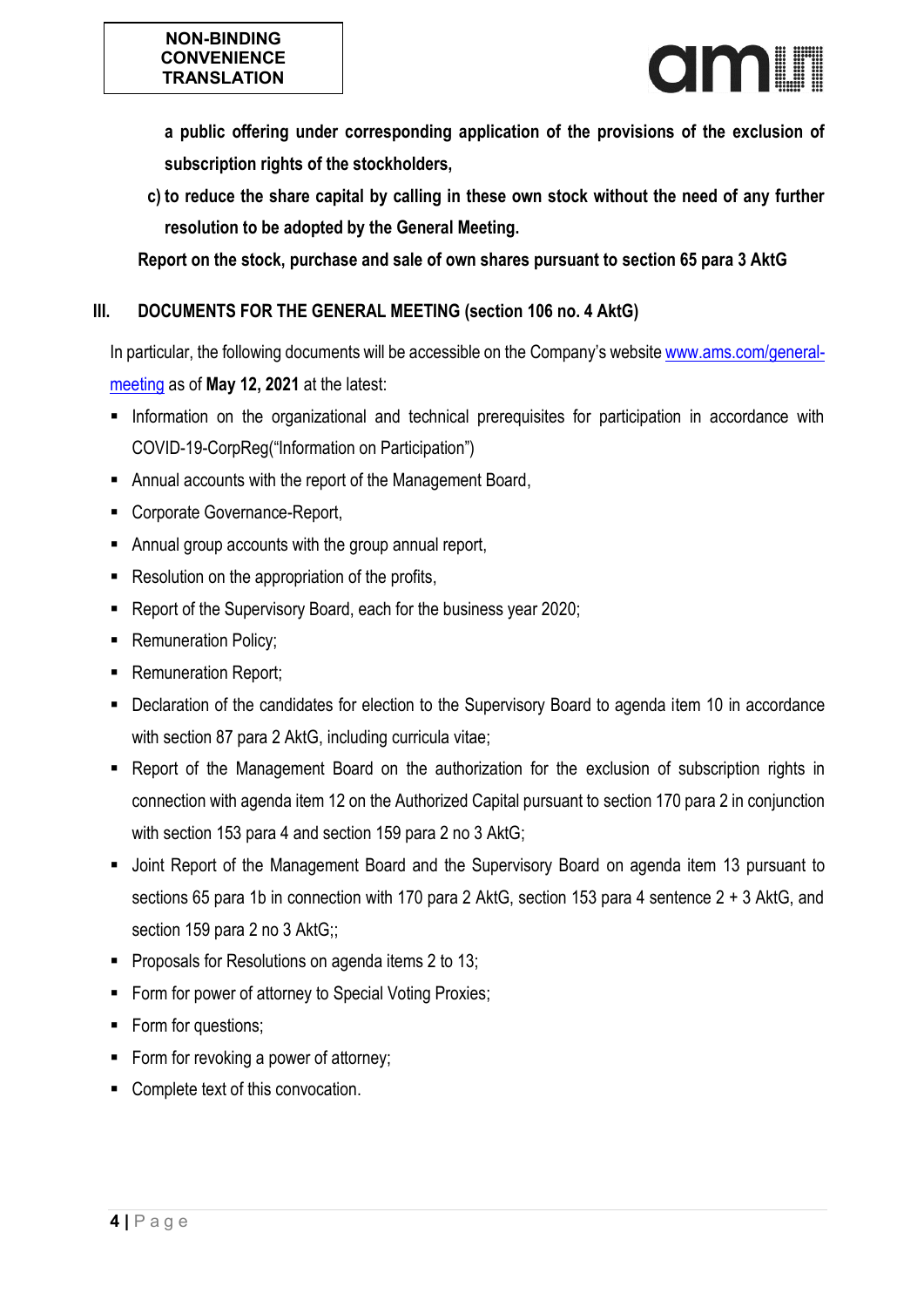

## **IV. RECORD DATE AND ATTENDANCE OF GENERAL MEETING (section 106 no. 6 and 7 AktG)**

The right to attend the virtual General Meeting and to exercise the voting right and the other shareholder rights, which are to be exercised in the virtual General Meeting pursuant to COVID-19-CorpReg, depend on the shareholding as of **May 23, 2021**, 12:00 midnight, Vienna time ("Record Date").

Only such persons who are shareholders on the Record Date and provide evidence thereof to the Company shall be entitled to participate in the virtual General Meeting held pursuant to COVID-19-CorpReg. For evidence of share ownership on the Record Date, a deposit certificate pursuant to § 10a AktG is required, which refers to the Record Date and which must be received by the Company no later than **May 28, 2021**, 12:00 midnight, Vienna time, exclusively via one of the following communication channels

and addresses:

(i) for transmission of the deposit certificate in written form

| By mail or by courier: | ams AG<br>c/o HV-Veranstaltungsservice GmbH<br>Koeppel 60<br>A-8242 St. Lorenzen am Wechsel             |
|------------------------|---------------------------------------------------------------------------------------------------------|
| Via SWIFT:             | <b>GIBAATWGGMS</b><br>(Message Type MT598 and MT599; ISIN AT0000A18XM4 must<br>be included in the text) |

(ii) for transmission of the deposit certificate in text-form, sufficient according to § 17 para 3 of the Articles of Association.

| Via telefax: | $+43(0)$ 1 8900 500 86; or                                 |
|--------------|------------------------------------------------------------|
| Via e-mail   | anmeldung.ams@hauptversammlung.at                          |
|              | (deposit certificates may only be submitted in PDF format) |

Without the deposit certificate reaching the Company in time, the appointment of the special voting proxy and the exercise of the information rights by shareholders cannot be done validly.

The shareholders are requested to contact their custodian bank and to arrange for the issuance and delivery of a deposit certificate.

The Record Date has no effect on the saleability of the shares and has no significance for dividend entitlement.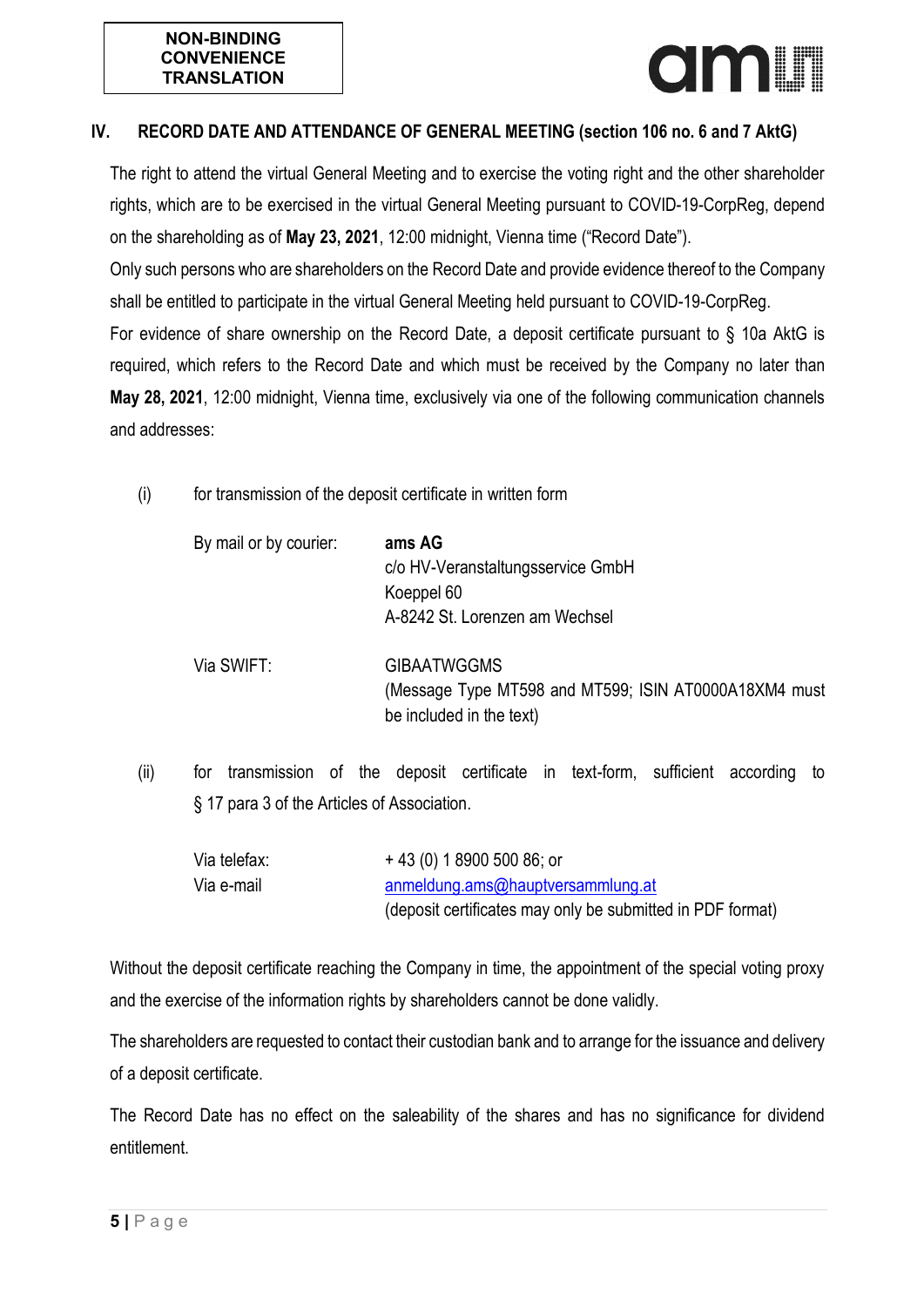# **OIAALIN**

#### **Deposit certificate pursuant to section 10a AktG**

The deposit certificate must be issued by a custodian bank, which has its seat in a member state of the European Economic Area or in a full member state of the OECD and must include the following information:

- Information on the issuer: (company) name and address or a code which is customary in the transactions between credit institutions (BIC- or SWIFT Code),
- **Information on the shareholder: (company) name, address, date of birth of natural persons, if** applicable register and register number of legal persons,
- Information on the shares: number of shares of the shareholder, ISIN AT0000A18XM4, (International Securities Identification Number)
- Deposit number and/or other designation,
- Date to which the deposit certificate relates.

Moreover, the deposit certificates of SIX SegaInterSettle AG, Olten, Switzerland are accepted.

The deposit certificate as proof of the shareholding for attending the General Meeting must relate to the Record Date (**May 23, 2021,** 12:00 midnight, Vienna time,) referred to above.

The deposit certificate is accepted in both German and English languages.

## **V. APPOINTMENT OF A SPECIAL VOTING PROXY AND CORRESPONDING PROCEDURE**

Each shareholder entitled to attend the virtual General Meeting, who has proven that pursuant to section IV. above, has the right to appoint a special voting proxy.

In the virtual General Meeting of ams AG pursuant to COVID-19-CorpReg on June 2, 2021, shareholders can only propose resolutions, cast votes and/or raise objections through one of the special voting proxies. The Company proposes the following persons as special voting proxies, each appropriate and independent of the Company:

- (i) Mr. **Walter Pisk**, public notary Raubergasse 20, 8010 Graz E-mail **pisk.ams@hauptversammlung.at**
- (ii) Mr. **Andreas Schuetz**, attorney-at-law Taylor Wessing elniwic Natlacen Walderdorff Cancola Attorneys Schwarzenbergplatz 7, 1030 Vienna E-mail **schuetz.ams@haupversammlung.at**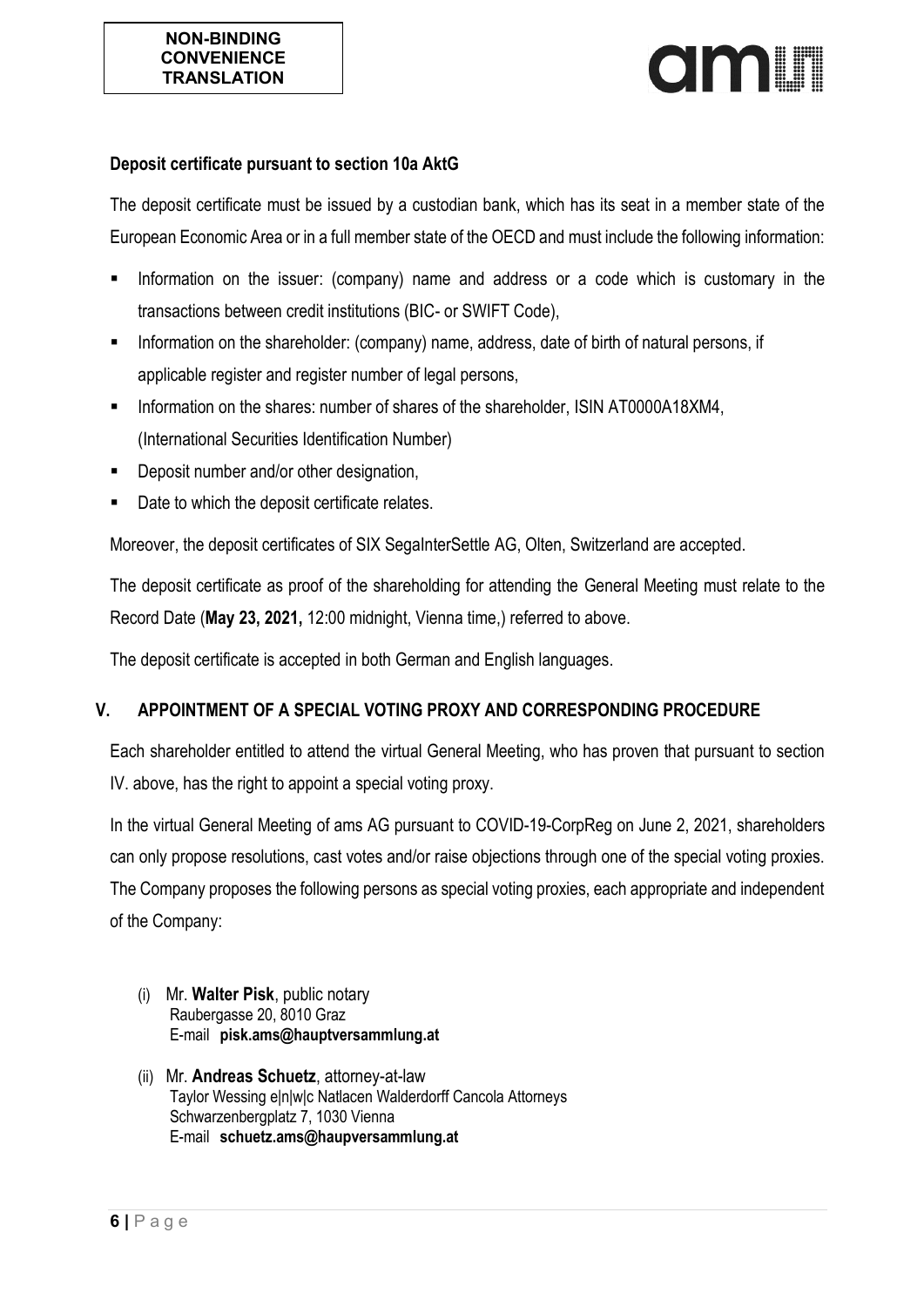

- (iii) Mr. **Philipp Stossier**, attorney-at-law Dragonerstrasse 54, 4600 Wels E-mail **stossier.ams@haupversammlung.at**
- (iv) Mr. **Arno Weigand**, public notary Untere Donaustrasse 13-15/7<sup>th</sup> floor, 1020 Vienna E-mail **weigand.ams@hauptversammlung.at**

Each shareholder may select one of the four persons named above as its special voting proxy and grant such person power of attorney.

A **specific form** for the appointment of a special voting proxy is available on the **Company's website www.ams.com/general-meeting** for each of the four proposed special voting proxies. The Company kindly asks its shareholders to use the provided form.

For the granting of a power of attorney, as well as the modalities and deadlines for its submission, please pay attention to the **Information on Participation**.

Personal delivery of the power of attorney on site is explicitly prohibited.

# **VI. NOTICE REGARDING THE RIGHTS OF THE SHAREHOLDERS PURSUANT TO SECTIONS 109, 110, 118 AND 119 AKTG (section 106 no. 5 AktG)**

# **1. Additions to the agenda by shareholders (section 109 AktG)**

Shareholders, whose shares individually or jointly represent **5 % of the share capital** and who have held these shares for at least three months prior to filing, may request in writing that **additional items** are placed **on the agenda** of this General Meeting and made public, if such a request in written form is received by the Company exclusively at the address ams AG, Tobelbader Strasse 30, A-8141 Premstaetten, c/o Franz Fazekas, Vice President & Head of Legal Global, or via SWIFT GIBAATWGGMS (Message Type MT598 and MT599; please implicitly indicate ISIN AT0000A18XM4 in the text), or by e-mail **agm@ams.com** on **May 12, 2021**, 12:00 midnight, Vienna time, at the latest. "Written form" means (i) personal signature or company signature by each requestor, (ii) via e-mail with qualified electronic signature, or (iii) submitted in text form via an international, specially secured communication network of credit institutions, as long as its participants can be clearly identified (e.g. SWIFT).

Each item requested in this manner must include a resolution proposal and the reasons thereto. The agenda item and the resolution proposal, but not the reasons thereto, have to be drawn in German language. To prove the shareholder status, a deposit certificate pursuant to section 10a AktG shall be sufficient for bearer shares kept in deposit, in which it is confirmed that the requesting shareholders have consecutively been shareholders for at least three months prior to filing of such request; such certificate must not be older than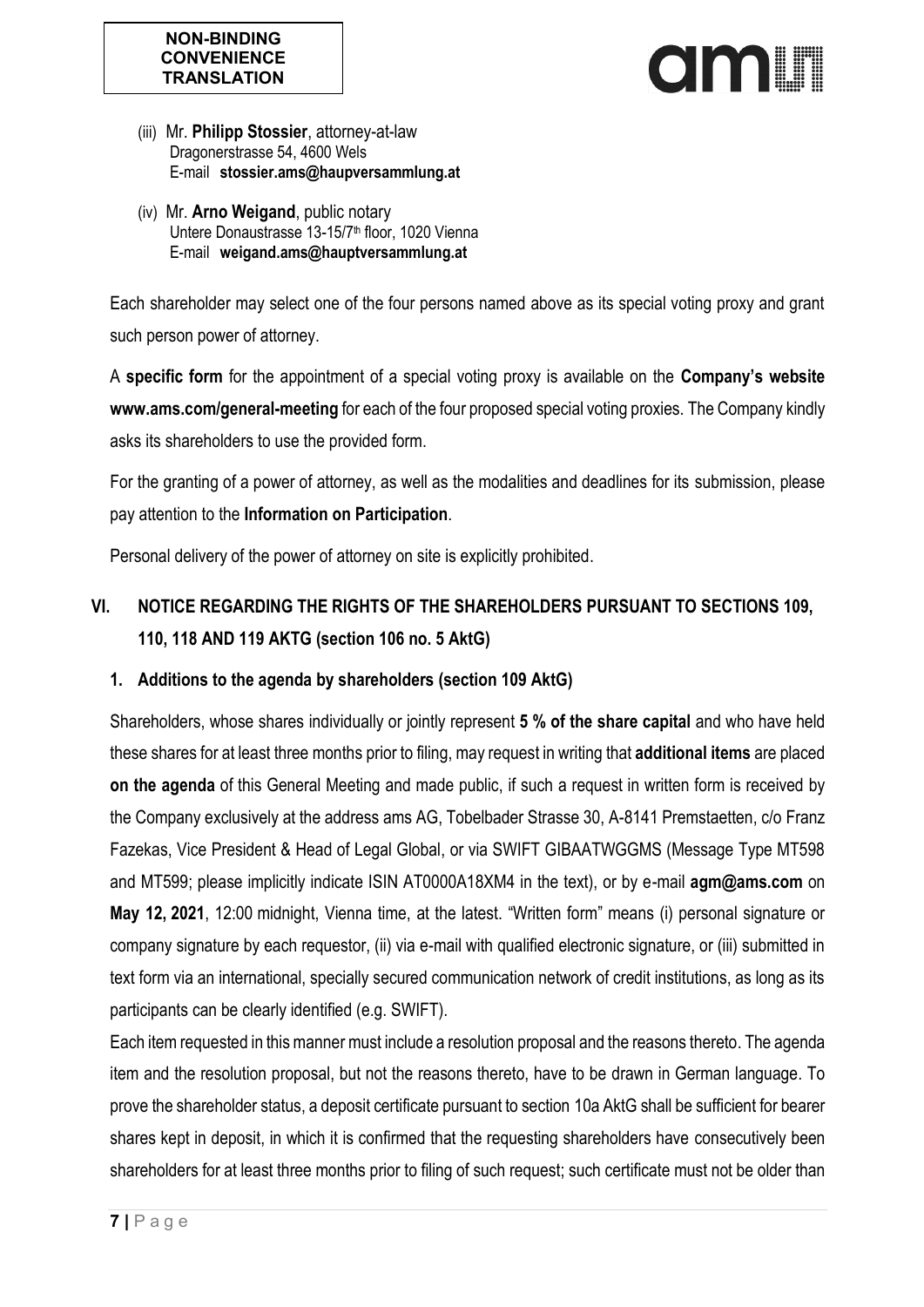

seven days upon presentation to the Company. Several individual deposit certificates, which only jointly reach the required shareholding of 5%, have to refer to the same point in time (date and time) in each case. With regard to further requirements of a deposit certificate, please refer to the provisions on the right to attend (section IV of this convocation) above.

# **2. Resolution proposals of shareholders to items on the agenda (section 110 AktG)**

Shareholders, whose shares jointly represent **1% of the share capital**, may submit **proposals for the passing of resolutions** including justifications on each item on the agenda in text form within the meaning of section 13 para 2 AktG, and may request that these proposals including justifications and corresponding statements of the Management Board or the Supervisory Board thereto, if any, are made available on the website of the Company, if this request is received in text form within the meaning of section 13 para 2 AktG by the Company at the latest on **May 21, 2021**, 12:00 midnight, Vienna time, either at ams AG, A-8141 Premstaetten, Tobelbader Strasse 30, c/o Franz Fazekas, Vice President & Head of Legal Global, or by email **agm@ams.com**, whereas the request in text form within the meaning of section 13 para 2 AktG, such as a PDF file must be attached to the e-mail. A declaration in text form within the meaning of section 13 para 2 AktG means that such declaration has to be submitted in document form or an alternative form that enables the permanent reproduction of the characters, has to name the declaring person and the end of such declaration has to be indicated by facsimile of the signature of the declaring or person or otherwise. The proposal but not the justification needs to be drawn up in German language.

The shareholder status must be evidenced by the submission of a deposit certificate pursuant to section 10a AktG, which at the time of presentation to the Company must not be older than seven days. Several individual deposit certificates, which only jointly reach the required shareholding of 1%, have to refer to the same point in time (date and time) in each case. As regards the other requirements for a deposit certificate, please refer to the provisions on the right to attend (section IV. of this convocation) above.

## **3. Information pursuant to section 110 para 2 AktG**

With regard to agenda item 10. "Election of two members to the Supervisory Board" and potential election proposals by shareholders pursuant to section 110 AktG, the Company provides the following information: ams AG is subject to section 86 para 7 AktG.

The Supervisory Board of ams AG currently consists of six members elected by the General Meeting (Shareholder Representatives) and three members delegated by the Works Council (Employee Representatives) pursuant to section 110 of the Austrian Work Organisation Act ("**ArbVG**"). The Shareholder Representatives currently consist of two women and four men. The Employee Representatives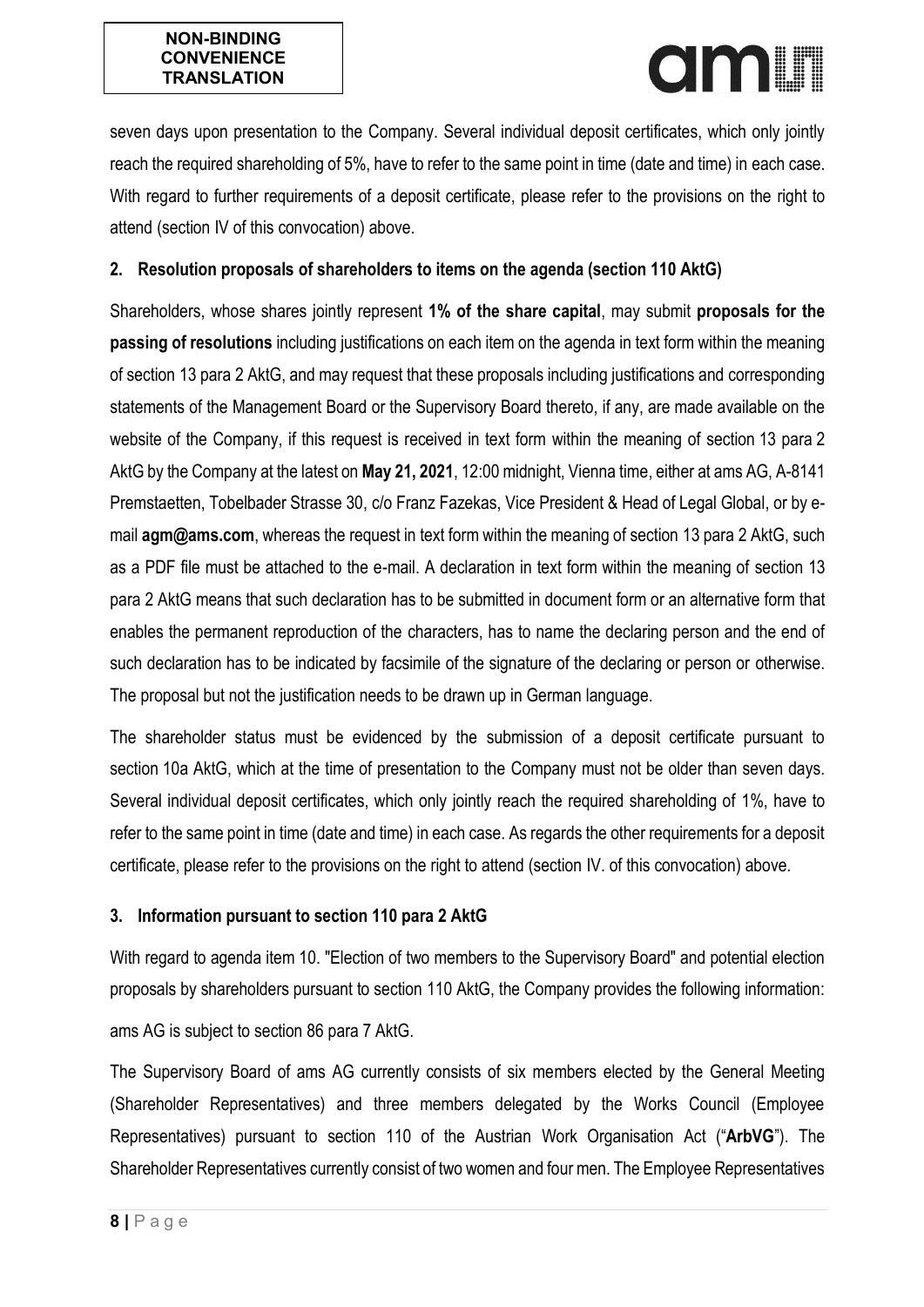

currently consist of one woman and two men. Therefore, the Company fulfils the minimum quota pursuant to section 86 para 7 AktG.

It is communicated that a contradiction in accordance with section 86 para 9 AktG was neither raised by the majority of the Shareholder Representatives nor by the majority of the members of the Works Council, therefore, no separate fulfilment, but an overall fulfilment of the minimum proportion requirements according to section 86 para 7 AktG is applicable.

Pursuant to § 8 para 1 of the Articles of Association of ams AG, the Supervisory Board consists of a minimum of three and a maximum of six members elected by the General Meeting and the members delegated in accordance with section 110 ArbVG. In total, the Supervisory Board shall consist of not more than nine members.

Prior to the election of two members to the Supervisory Board (agenda item 10), the Articles of Association of the Company shall be amended in order to increase the number of Supervisory Board members to up to eight Shareholder Representatives and up to four Employee Representatives (agenda item 9). If the amendment of the Company's Articles of Association in § 8 para 1, proposed under agenda item 9, is adopted by the General Meeting, potential nominations by shareholders pursuant to section 110 AktG, the quota pursuant to section 86 para 7 AktG described above has to be observed and, as a rule, at least three women have to be elected as Shareholder Representatives in order to comply with the minimum quota set forth in section 86 para 7 AktG.

## **4. Information rights (section 118 AktG)**

Each shareholder must – upon request – be informed in the General Meeting on the matters concerning the Company, to the extent that such information is necessary to appropriately assess an item on the agenda. This information right also covers the Company's legal relations to affiliated entities as well as the situation of the overall group and the companies consolidated in the group financial report.

The disclosure of information may be refused if, according to reasonable entrepreneurial assessment, it is likely to cause serious damage to the Company or an affiliated company or if disclosure of such information is punishable under applicable law.

As prerequisite for the exercise of information rights, shareholders have to prove their right to participate pursuant to section IV. of the convocation and the issue of a respective power of attorney to one of the special voting proxies pursuant to section V. of this convocation.

It is hereby expressly stated that in this virtual General Meeting, the information rights pursuant to section 118 AktG have to be exercised by the shareholders themselves during the General Meeting, and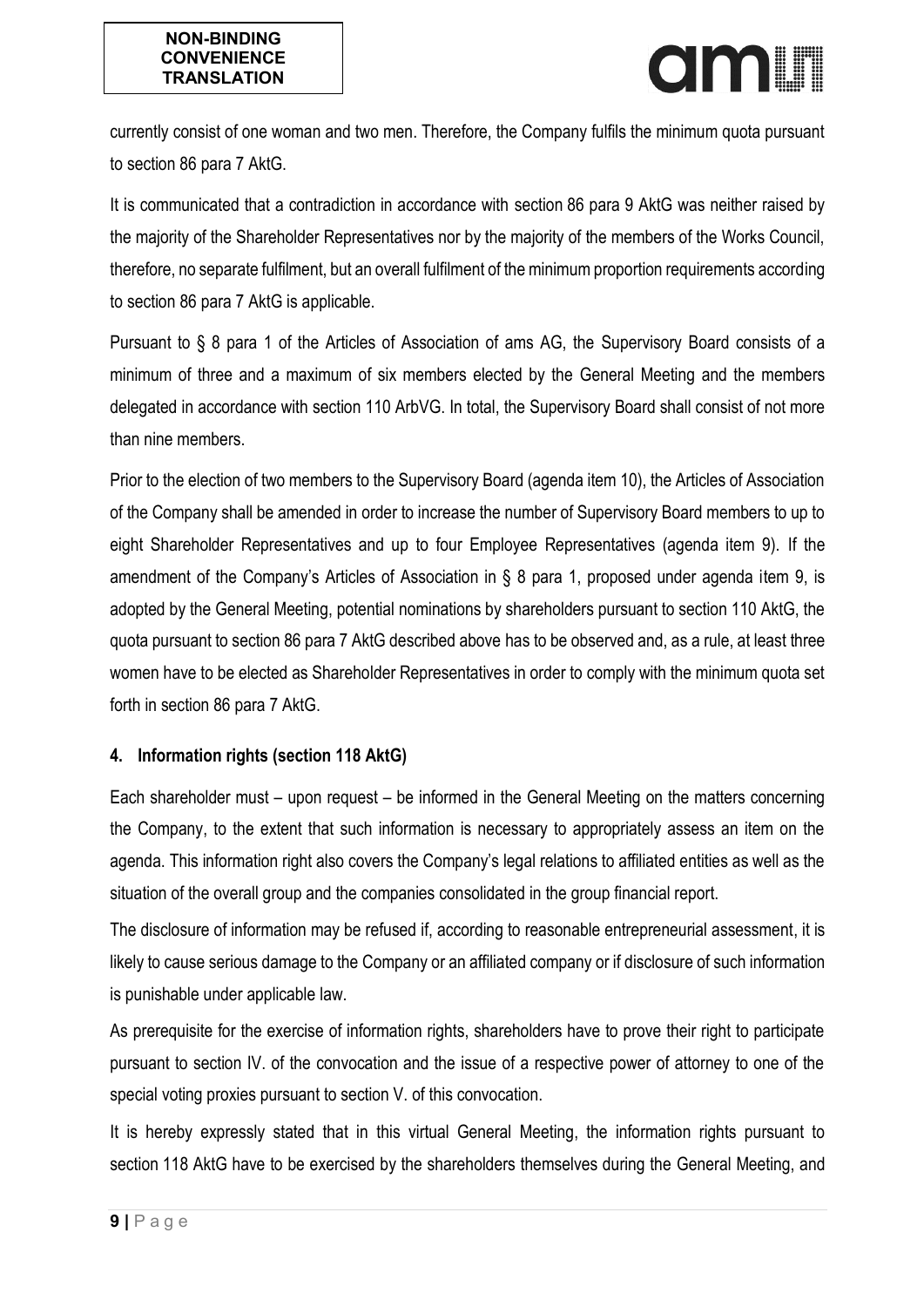can only be exercised by sending **any questions or speeches** via electronic mail to the Company's e-mail address **fragen.ams@hauptversammlung.at**.

The shareholders are kindly asked to submit **preferably all questions in advance** in text form via e-mail to **fragen.ams@hauptversammlung.at**, so that the questions are **received** by the Company on the third working day prior to the General Meeting, i.e. **May 28, 2021**, at the latest. This is to ensure a smooth and efficient General Meeting, and will allow for a proper preparation and swift responses to the raised questions by the Management Board in the General Meeting, particularly for questions, which require a longer preparation time.

Please use the question form, which will be available on the Company's website at **www.ams.com/general-meeting**. If this question form is not used, any e-mail has to indicate the person (name/company name, date of birth/company register number of the shareholder). Furthermore, shareholders are asked to please include their respective deposit account number in such e-mail, for the Company to ascertain the identity and conformity with the deposit certificate.

Please note that the **Chairman of the General Meeting may set reasonable time limits** during the General Meeting.

Furthermore, please also refer to the Information on Participation, which will be available on the Company's website **www.ams.com/general-meeting**.

# **5. Motions at the General Meeting (section 119 AktG)**

Each shareholder is - irrespective of a specific share ownership - entitled to make motions at the virtual General Meeting in accordance COVID-19-CorpAct and COVID-19-CorpReg through its appointed special voting proxy on each item on the agenda.

The point in time until which instructions to the special voting proxies to make motions are possible, will be determined in the course of the virtual General Meeting.

Prerequisite for any such motion is **evidence of the attendance right** pursuant to section IV. Of this convocation **and** a **power of attorney granted to one of the special voting proxies** in accordance with section V. of this convocation.

Please also refer to the information on exercising the right to make pursuant to section 119 AktG provided in the Information on Participation, which will be available on the Company's website **www.ams.com/general-meeting**.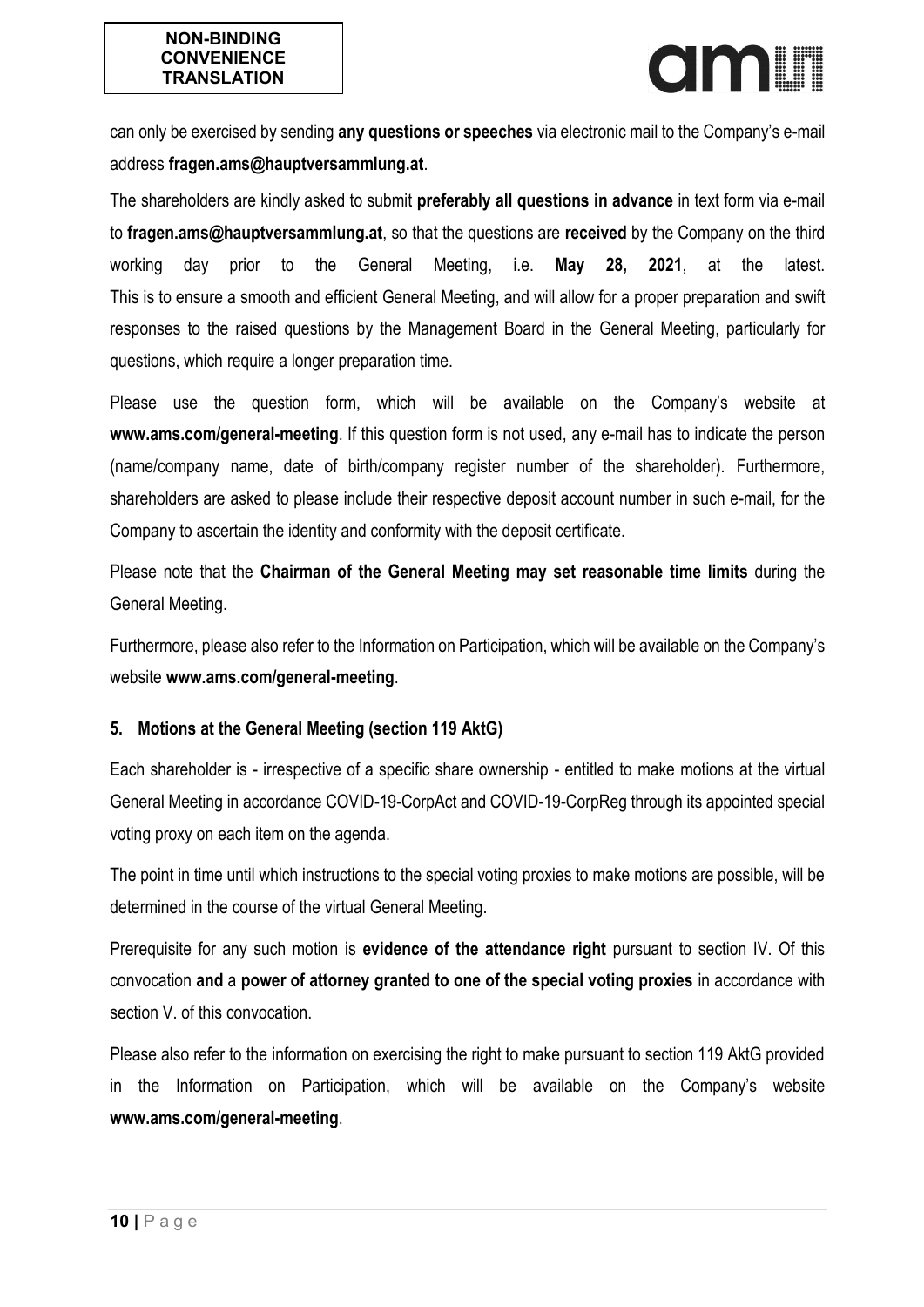#### **NON-BINDING CONVENIENCE TRANSLATION**

# **OIAALIN**

#### **6. Information for shareholders on data processing**

ams AG processes personal data of shareholders (in particular those pursuant to section 10a para 2 Austrian Stock Corporation Act ("*AktG*"), i.e. name, address, date of birth, number of the securities account, number of shares of the shareholder, if applicable share class, number of the voting card, and, if applicable, name and date of birth of the authorized representative[s]) in accordance with the applicable data protection laws, in particular the European General Data Protection Regulation ("GDPR") and the Austrian Data Protection Act, in order to enable the shareholders to exercise their rights at the General Meeting.

The processing of the personal data of shareholders is a mandatory requirement for the attendance and participation of shareholders and their representatives at the General Meeting. The legal basis for processing is Article 6 para 1 lit. (c) GDPR.

ams AG is the responsible body for processing. ams AG makes use of several external service providers (such as for example public notaries, attorneys, banks, IT-providers, etc) for the purposes of holding of the General Meeting. These service providers of ams AG will only receive certain personal data from ams AG which are necessary for the rendering of the commissioned service and will process the data exclusively pursuant to the instructions of ams AG. ams AG has concluded respective agreements under data protection laws with these service providers to the extent legally required.

If a shareholder attends the General Meeting, all present shareholders or their representatives, the members of the Management Board and the Supervisory Board, the notary public and all other persons with a statutory right to attend the General Meeting are entitled to inspect the legally required attendance list (section 117 AktG) and, therefore, able to see the personal data contained in such list (inter alia name, residence, shareholding). Moreover, ams AG is required by statutory law to submit personal data of shareholders (in particular the list of attendees) as part of the notarial protocol to the company register (section 120 AktG).

The data of shareholders will be anonymized or deleted as soon as they are no longer necessary for the purposes for which they were collected or processed, and unless other legal obligations require further storage. Such statutory documentation and retention obligations are particularly resulting from commercial law, stock corporation law, takeover law, tax law as well as from anti-money laundering laws. If legal claims are asserted by shareholders against ams AG or by ams AG against shareholders, the stored personal data serves the purpose of clarifying and enforcing such claims in individual cases. In the context of legal proceedings involving civil lawsuits, this may lead to storage of personal data during the statute of limitations period plus the duration of such legal proceedings until their finally binding conclusion.